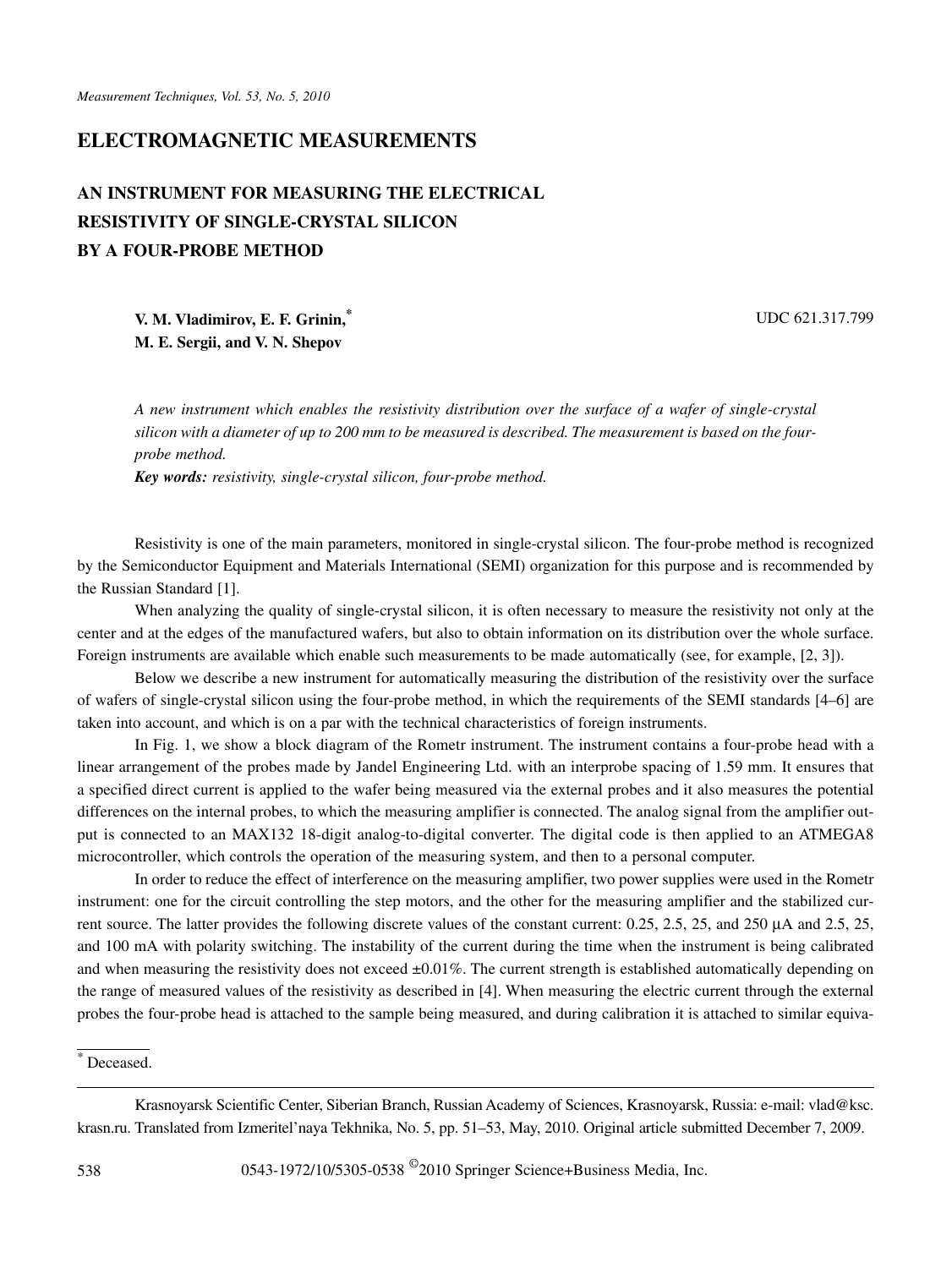

Fig. 1. Block diagram of the Rometr instrument: *1*) personal computer; *2*) temperature sensor; *3*) four-probe head; *4*) module, containing a current source and a measuring amplifier; *5*) control circuit with a microcontroller and an analog-to-digital converter; *6*) power supply for the instrument; *7*) power supply for controlling the step-by-step motors; *8*) sensor of the angular displacement of the measuring table; *9*) control circuit of the step-by-step motors; *10*) optronic sensor of the operating position of the four-probe head; *11*, *12*, *13*) motors for the horizontal displacement of the moving part of the measuring table, the vertical displacement of the four-probe head, and circular rotation of the moving part of the measuring table, respectively.

lents, i.e., to seven precision resistors with resistances of 10000, 1000, 100, 10, 1, 0.1, and 0.01 Ω. Similar equivalents in the calibration mode are connected to the current source through resistors, which simulate the transfer resistance between the tip of each probe and the silicon wafer. The resistance of these resistors is 300 times greater than the resistance of the corresponding analogous equivalents. The temperature of the wafer is monitored using a DS1820 sensor.

Supplied voltage pulses were applied to the windings of the step motors in the required sequence to ensure rotation in a straight line or the reverse direction. DShI-200-1 step motors were used. An LIR458A angular displacement sensor monitors the angle of rotation of the moving part of the table with the silicon wafer with respect to the four-probe head. Control signals are applied from the end switches of the vertical (upper and lower) and horizontal (forward and reverse) displacements at instants when the position of the four-probe head or the measuring table have reached the limiting values. A control signal is supplied from an AOT 147-A optron sensor of the working position of the four-probe head when the pressure of the sensors on the surface of the silicon wafer has reached a specified value [4].

The calibration and measurements made by the instrument are automated using a controlling program in the Borland C++ Builder system. It consists of four subroutines which enable the resistivity to be measured under four operating conditions for different samples of single-crystal silicon: wafers and ingots – at a single point a specified number of times, wafers – at six points as described in [5] (version B), its distribution over the surface of a wafer as in [5, 6], and nonstandard bulk samples.

Using the controlling program, one can calibrate the instrument using similar equivalents, measure the thickness of the silicon wafer, set the necessary current strength on the external sensors of the four-probe head, and measure the potential difference between the inner probes and calculate the resistivity using the method described in [4] taking correction coefficients on the geometry of the sample and its temperature into account. The measurement protocol is displayed in the window of the program, which enables the values of the resistivity to be monitored during measurements. Manual input of the thickness of the wafers being measured and of the current strength applied to the four-probe head is also provided.

The instrument operates as follows. After starting up the controlling program, a signal is applied from the motor control circuit to the vertical, horizontal, and circular displacement motors to set the four-probe head and the moving part of the instrument table in the initial position. The single-crystal silicon wafers to be measured are clamped so that their centers coincide with the center of the four-probe head. Automatic calibration of the instrument is then carried out. To do this,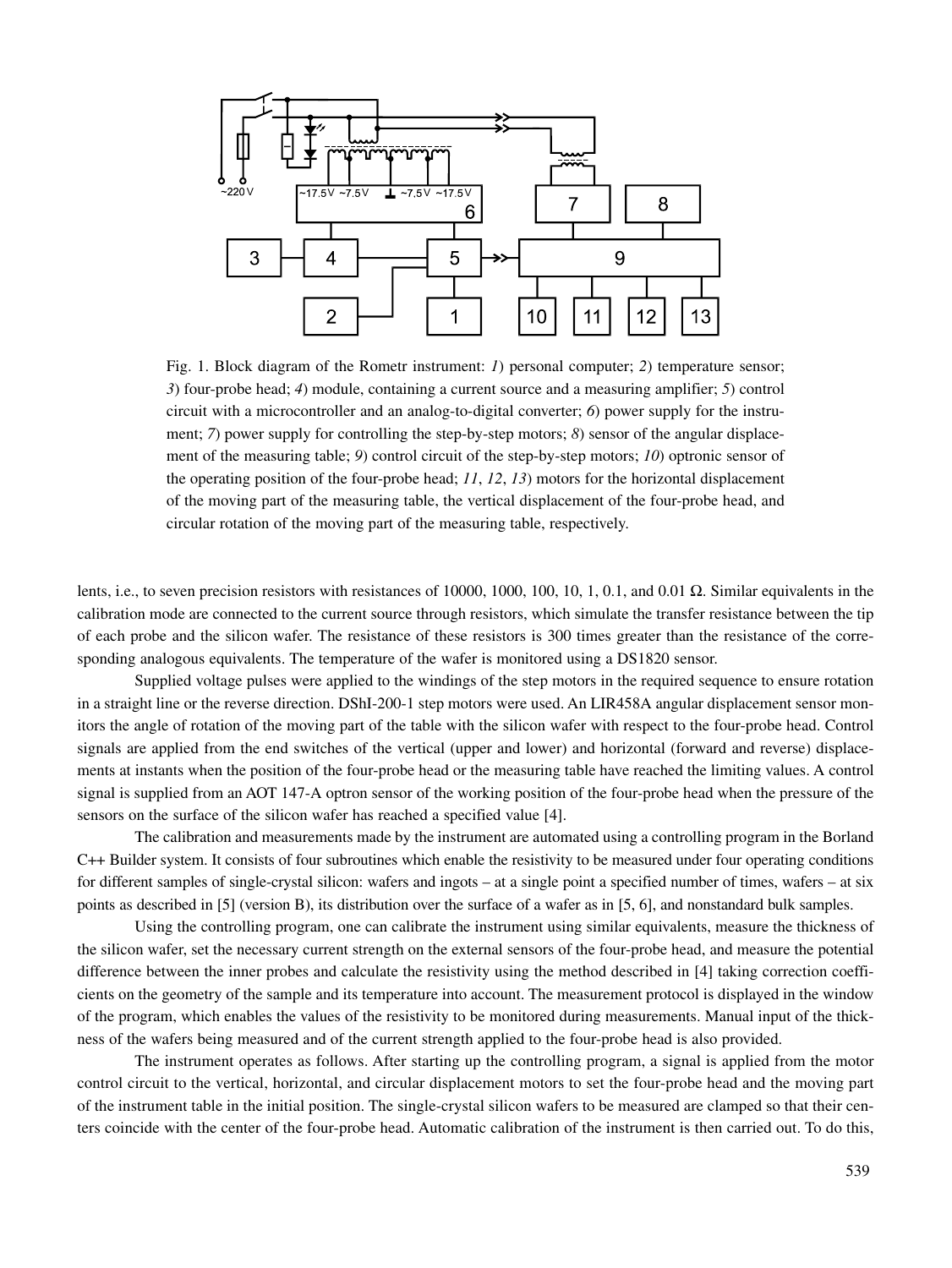

Fig. 2. Results of measurements of the resistance pattern of a wafer of single-crystal silicon.

the four-probe head is disconnected from the current source and the measuring amplifier, on a command from the controlling program, and similar equivalents are connected alternately instead of it. A corresponding current is passed through them and the voltage drop across each equivalent is measured for opposite directions of the current. After calibration, the fourprobe head is automatically connected to the output of the current source and the input of the measuring amplifier instead of the similar equivalents. A vertical displacement manipulator smoothly lowers the four-probe head on to the wafer being measured until the probes make contact with its surface. Depending on the chosen mode of operation, one can measure the resistivity and temperature of the sample and take into account the temperature correction coefficient as described in [4].

To increase the accuracy with which the resistivity can be measured, the instrument incorporates a mode of operation in which, at each point where the four-probe head is in contact with the silicon wafer, a controlling program enables one to specify from 10 to 1000 resistivity measurements with alternating current polarity on the outer probes of the head.

In Fig. 2, we show the results of measurements of the resistance pattern of a wafer of single-crystal silicon. The controlling program enables the resistivity to be determined at any point of the three-dimensional image of the wafer surface by directing the cursor to this point, monitoring the data in accordance with the measurement table, and also enables one to analyze the resistivity distribution over a section of the surface (the lower figure), passing through its center.

**Technical Characteristics:** the range of measurements of the resistivity of wafers of single-crystal silicon is 0.001–10000 Ω·cm, the limits of the permissible fundamental relative error of the arithmetic mean of ten measurements in the 0.001–0.01  $\Omega$ ·cm range is not greater than  $\pm 3\%$ , in the range 0.011–10000  $\Omega$ ·cm it is not greater than  $\pm 2\%$ , and sample diameters of 10–200 mm (this can be increased to 300 mm), and thicknesses of 0.1–30 mm. The overall dimensions of the instrument are  $560 \times 320 \times 410$  mm and its weight is not greater than 25 kg.

The instrument is comparable in its technical characteristics with the best foreign instruments. The limits of the permissible fundamental relative measurement error, determined from the results of certification tests, do not exceed the values given in [4–6].